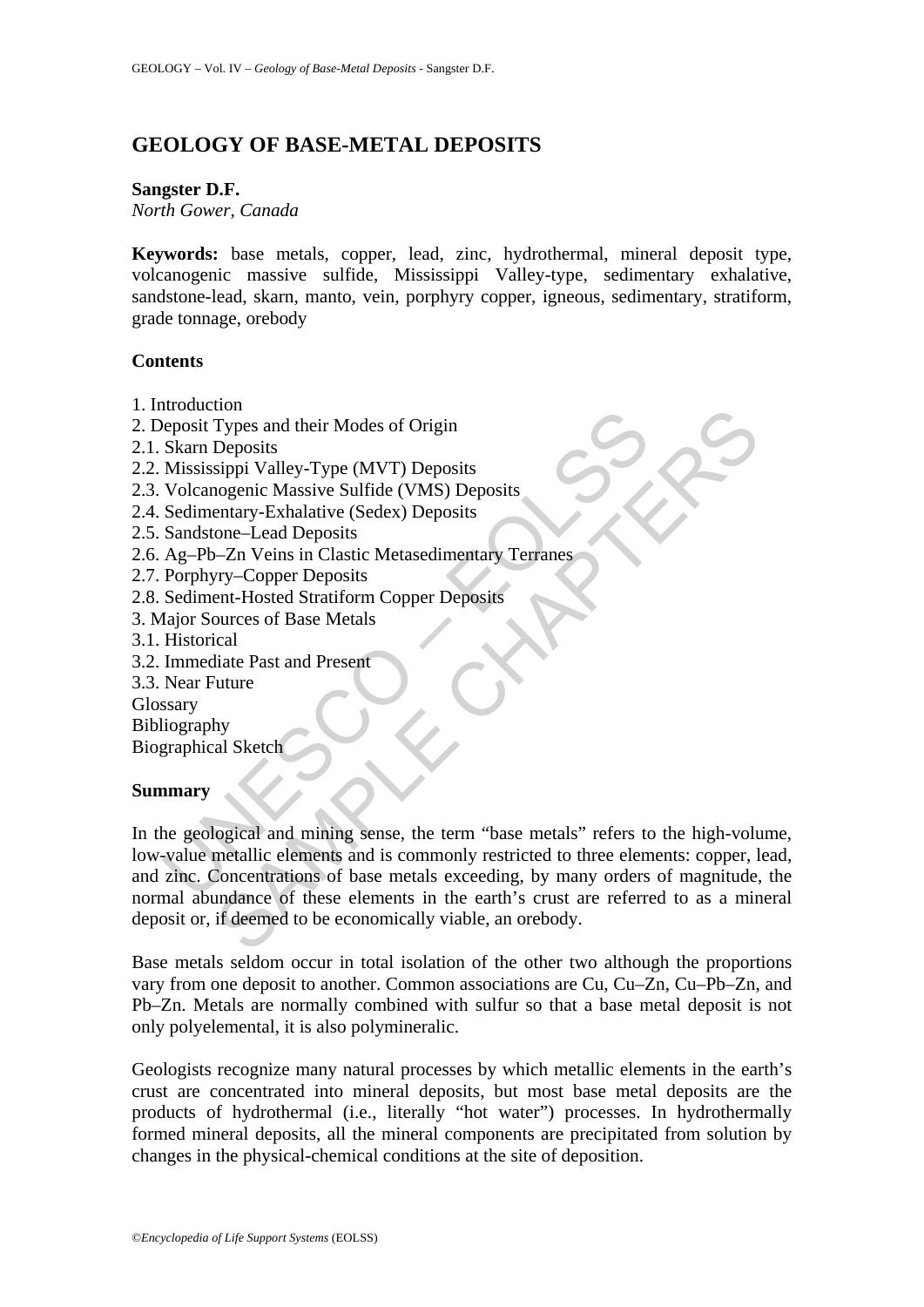Certain mineral commodities (e.g., base metals) commonly occur together in similar geological situations. This has led to the concept of a mineral deposit type, a collective term for mineral deposits that a) share a set of geological attributes, and b) contain a particular mineral commodity or combination of commodities such that a) and b) together distinguish them from other types of mineral deposits. This paper describes the main geological features of eight base-metal deposit types, listed here by the names and acronyms by which they are commonly referred to in the geological literature:

- volcanogenic massive sulfide (VMS)
- Mississippi Valley-type (MVT)
- sedimentary exhalative (sedex)
- sandstone–lead
- skarn and manto
- Ag–Pb–Zn veins in metasedimentary terranes
- porphyry copper
- sediment-hosted stratiform copper.

Each deposit-type description includes a definition, a summary of the geological environment in which it is found, the common morphology of the deposit type, its grade and tonnage characteristics, the more common minerals and their textures found in each deposit type, and concludes with a short discussion of current genetic concepts.

Solution and manio Ag-Db-Zn veins in metasedimentary terranes<br>
Ag-Db-Zn veins in metasedimentary terranes<br>
porphyry copper<br>
sediment-hosted stratiform copper.<br>
In deposit-type description includes a definition, a summary<br> SAMPLE CHAPTERS A brief discussion of major sources of base metals notes that vein deposits—especially those containing lead and zinc—are commonly coarse-grained and therefore were the preferred choice of miners in the last century. Copper was mainly derived from the oxidized upper portions of copper-sulfide deposits. The introduction of the selective flotation process permitted mineralogically much more complex and finer-grained ores to be processed, with the result that, in the past 90 years, copper has been derived largely from sedimentary copper, porphyry, and VMS deposit types. VMS, MVT, and sedex deposit types have been the source of the majority of the world's lead and zinc. Within the near future, porphyry and sedimentary deposits are expected to dominate the resource scene for copper. The major source of zinc in the future will very likely be the many unexploited sedex deposits known in several parts of the world, although improved metallurgy will be required to extract this metal effectively from these characteristically fine-grained ores. The current trend toward recovery of lead is certain to increase with a resultant decline in primary-sourced lead (i.e., mined lead).

#### **1. Introduction**

The term "base metals" is not only poorly defined but its definition varies from one discipline to another. In electrochemistry, base metals are defined as any of the metals in the lower end of the electrochemical series. In metallurgy, base metal is the base on which other elements are plated. In the geological and mining sense, "base metals" is a nonspecific term referring to the high-volume, low-value metallic elements, and is commonly restricted to the three elements: copper, lead, and zinc; this is the usage that will be applied here.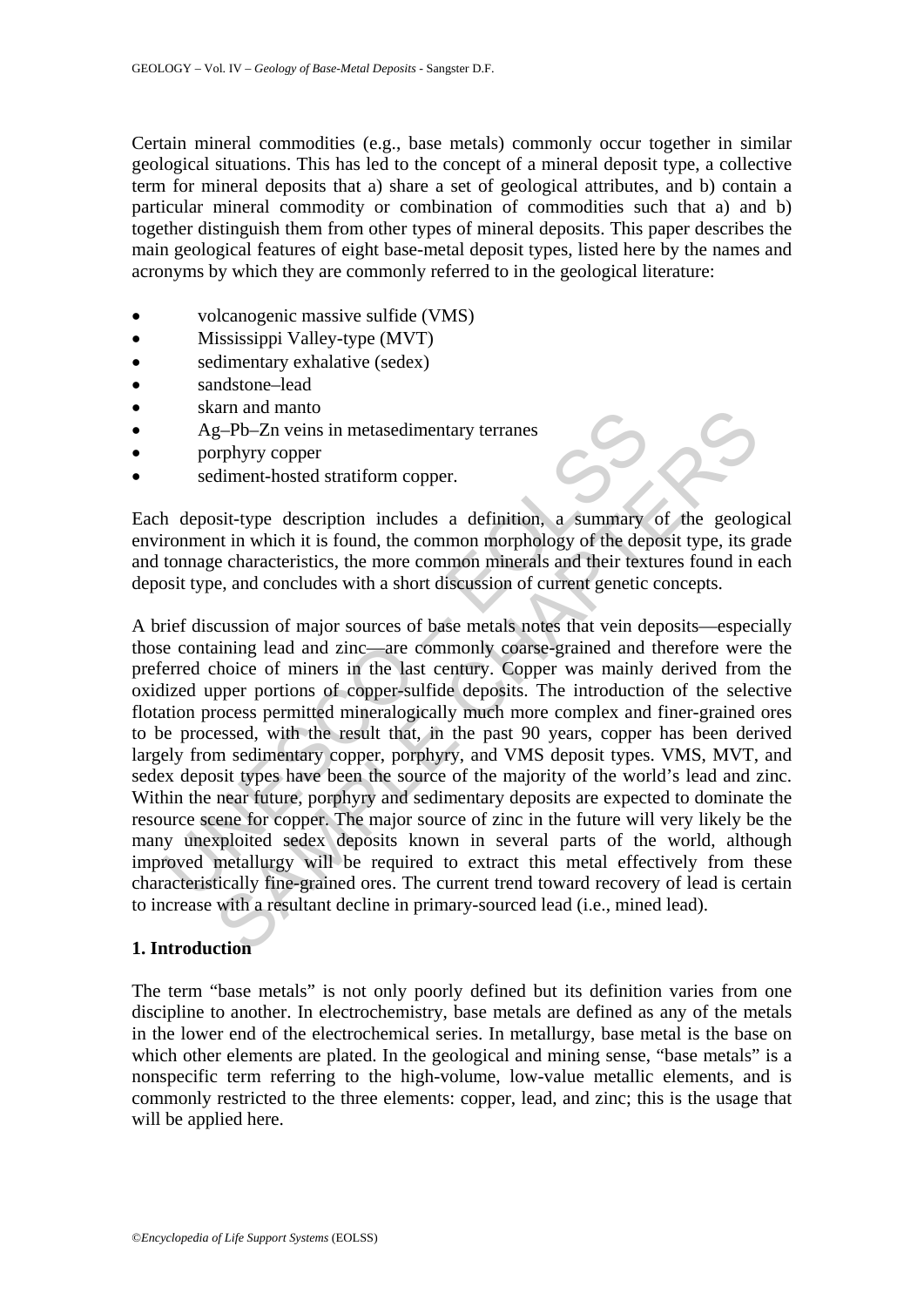Concentrations of base metals exceeding—by many orders of magnitude—the normal abundance of these elements in the earth's crust (Table 1) are referred to as a mineral deposit or, if deemed to be economically viable, an orebody.

|    | Oceanic crust |             | <b>Continental crust</b> |           |
|----|---------------|-------------|--------------------------|-----------|
|    | Range(ppm)    | $Av.$ (ppm) | Range (ppm)              | Av. (ppm) |
|    | $50 - 100$    |             | $10 - 90$                |           |
| Pb | $-10$         |             | $0.5 - 24$               |           |
| Zn | $80 - 120$    | 00          | $50 - 100$               |           |

Table 1. Range and average abundances (ppm) of base metals in the earth's crust

For example, a Zn grade of 5.7% has  $10^4$  times the average abundance of zinc in the continental crust. One base metal rarely, if ever, occurs in total isolation from the other two, although the proportions vary from one geological deposit type to another. Common associations are Cu, Cu–Zn, Cu–Pb–Zn, and Pb–Zn. Metals are normally combined with sulfur in sulfide minerals, so that a base metal deposit is not only polyelemental, it is polymineralic as well. The more common base-metal sulfide minerals are:

- chalcopyrite (34.5% Cu)
- bornite  $(63.3\% \text{ Cu})$
- sphalerite (67% Zn)
- galena (86.6% Pb).

Thus, in a Cu–Zn deposit the copper may be contained in chalcopyrite and/or bornite, and the zinc in sphalerite. Other sulfide minerals usually found in association with these ore minerals are pyrite and/or pyrrhotite; common accessory oxide minerals are magnetite and hematite.

inental crust. One base metal rarely, if ever, occurs in total isolat<br>
athough the proportions vary from one geological deposit<br>
athounon associations are Cu, Cu-Zn, Cu-Pb-Zn, and Pb-Zn. M<br>
blined with sulfur in sulfide m crust. One base metal rarely, if ever, occurs in total isolation from the combinations vary from one geological deposit type to anotassociations are Cu, Cu-Zn, Cu-Pb-Zn, and Pb-Zn. Metals are norm with sulfur in sulfide mi Geologists recognize many natural processes by which metallic elements in the earth's crust are scavenged and collected into concentrations we refer to as mineral deposits. One of the more commonly known of these processes is placer formation, in which heavy minerals, such as gold, diamonds, or platinum, are collected by fast-moving surficial waters and deposited in calm eddies, pools, or even the sea. Minerals formed at very high temperatures, such as pentlandite (a nickel mineral) and chromite (a chrome mineral), crystallize directly from a cooling magma by a process called magmatic differentiation. Although certain deposits containing copper—notably those that occur with nickel—are formed by magmatic processes, most other base-metal deposits are the products of hydrothermal (literally "hot water") processes. Although complex in detail, the hydrothermal process is simple in concept: heated water within the earth's crust leaches elements, including base metals, from the surrounding rocks, and because of its buoyancy the fluid rises into cooler portions of the crust. Mineral deposits are formed when metals are precipitated from the ore fluids by various processes, among which cooling, mixing with other fluids, and pH change are the most common. In some instances, the hydrothermal ore fluid breaks through to the earth's surface or the seafloor; in most cases, however, the cooling fluid deposits base-metal sulfides at various depths within the earth's crust. Subsequent erosional processes bring the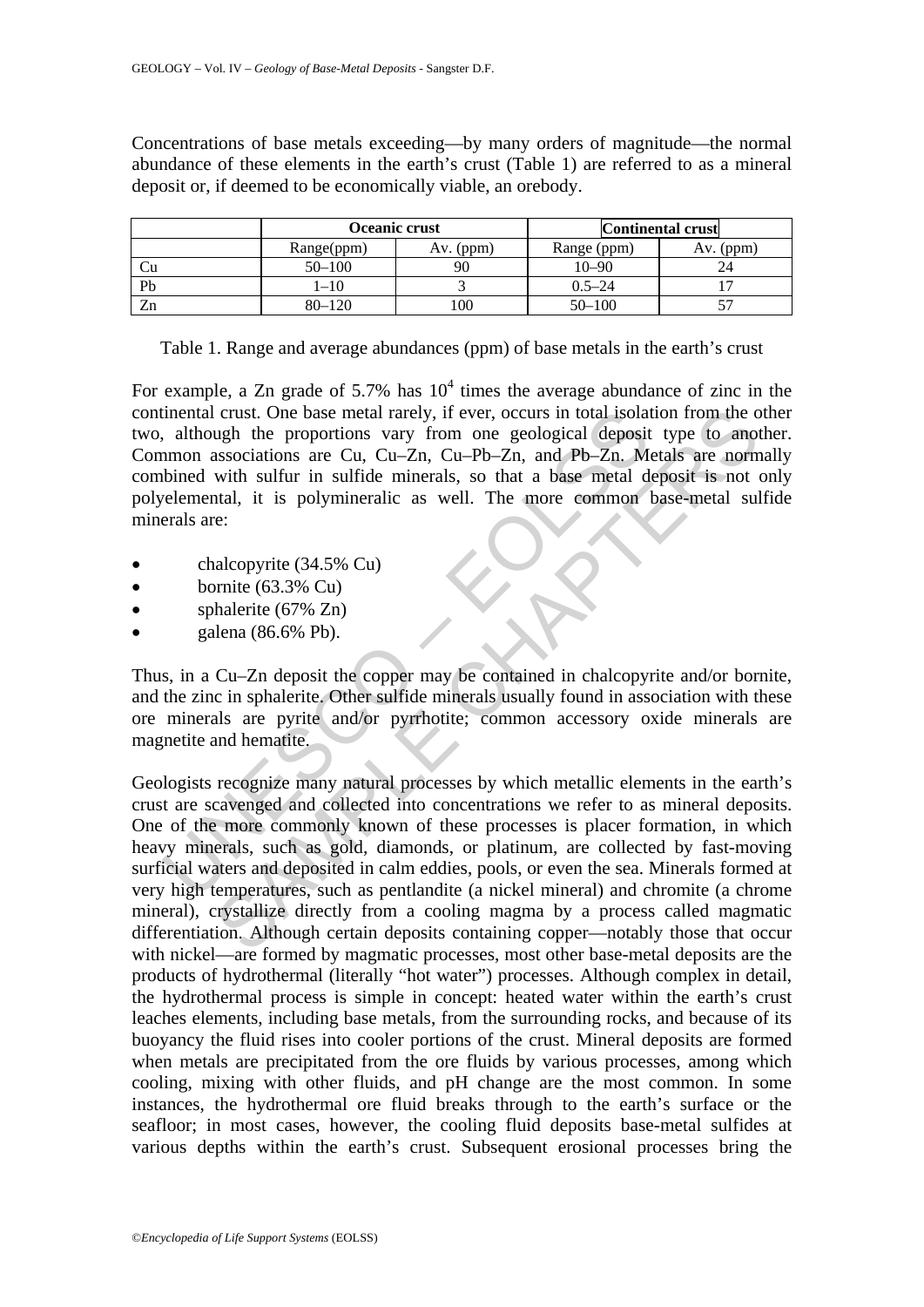deposits either to the present earth's surface (i.e., an outcrop) or sufficiently close to the surface that the deposit can be detected by current geophysical or geochemical exploration techniques.

Geologists have long recognized that certain mineral commodities (e.g., base metals) commonly occur together in similar geological situations. This has led to the concept of a mineral deposit type, empirically defined as:

a collective term for mineral deposits that a) share a set of geological attributes, and b) contain a particular mineral commodity or combination of commodities such that a) and b) together distinguish them from other types of mineral deposits.

s, in the example cited above, "placer gold" is a mineral deposit the deposits share a set of common geological attributes. The cosit type—or its more common contractural equivalent "deposit" equivalent the particularly us e example cited above, "placer gold" is a mineral deposit type, and all plaits share a set of common geological attributes. The concept of mir-<br>
simularity share a set of common contactural equivalent "deposit type"—has pr Thus, in the example cited above, "placer gold" is a mineral deposit type, and all placergold deposits share a set of common geological attributes. The concept of mineral deposit type—or its more common contractural equivalent "deposit type"—has proven to be particularly useful, notably in facilitating communication among earth scientists geologists, mineralogists, metallurgists, mining engineers, and so on—by serving as a nomenclature shorthand to include a set of commonly accepted geological features characteristic of each deposit type. A corollary of the deposit-type concept is that rock assemblages that contain the attributes characteristic of a particular deposit type have the best potential to contain undiscovered deposits of that type. Thus, recognition of deposit types is an important component in modern mineral exploration.

# **2. Deposit Types and their Modes of Origin**

The section below describes the main geological features of eight base-metal deposit types, listed here by the names and acronyms by which they are commonly referred to in the geological literature:

- volcanogenic massive sulfide (VMS)
- Mississippi Valley-type (MVT)
- sedimentary exhalative (sedex)
- sandstone–lead
- skarn and manto
- Ag–Pb–Zn veins in metasedimentary terranes
- porphyry copper
- sediment-hosted stratiform copper.

The relative abundance of the three base metal elements varies considerably within these eight deposit types. For example, VMS deposits of Precambrian age (i.e., greater than 550 million years) are normally bimetallic in Cu and Zn, whereas Phanerozoic VMS deposits (i.e., younger than 550 million years) are usually polymetallic (i.e., they contain various proportions of all three metals); Ag and Au are normal important byproducts of VMS deposits. Economically important skarn deposits may be Cu- or Pb– Zn-dominant; Ag is a common byproduct. MVT and sedex deposits are bimetallic in Pb and Zn with Zn generally predominating. Sandstone–lead deposits, as suggested by their name, are Pb-dominant. In porphyry copper and stratiform-copper deposits, copper—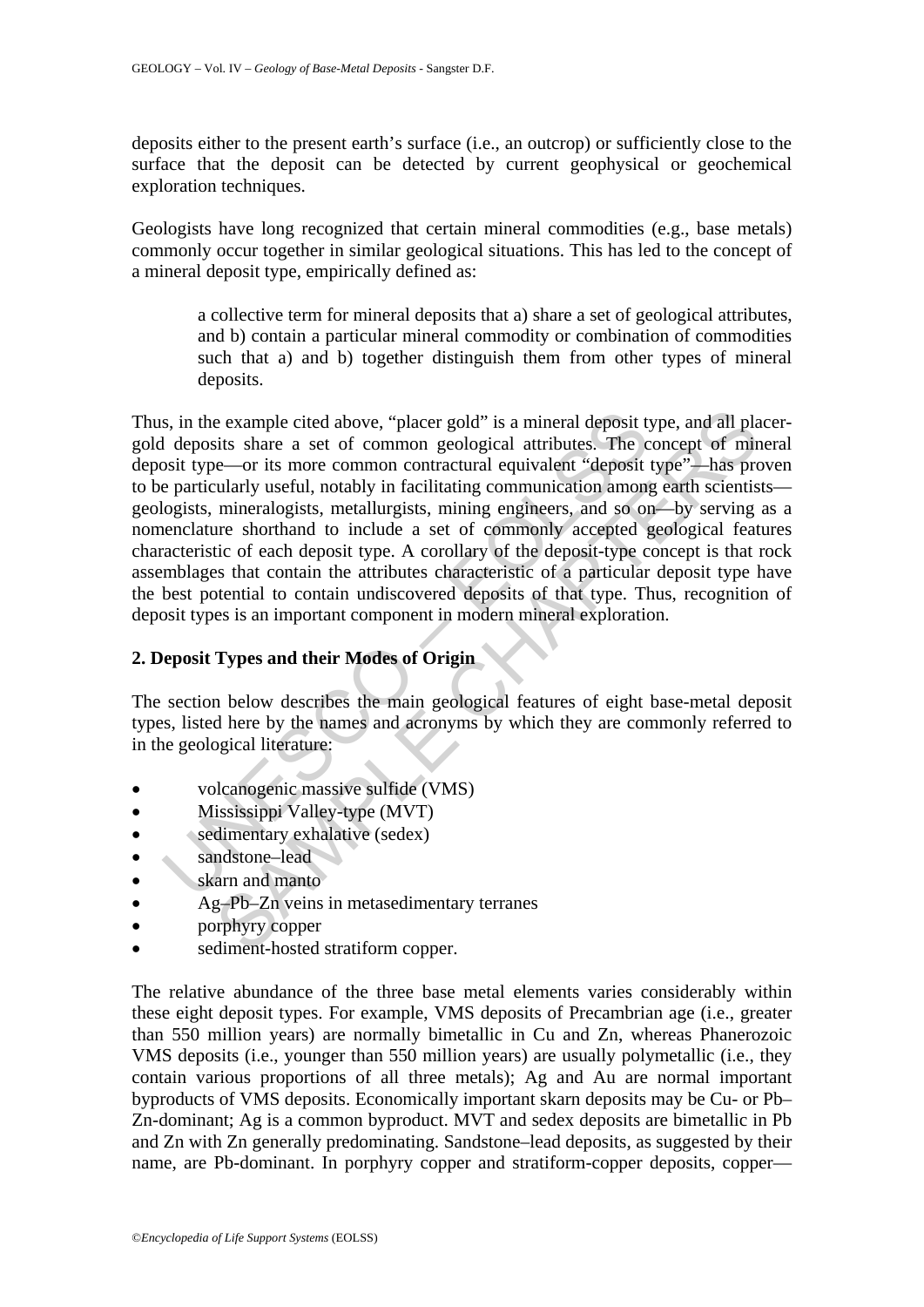virtually by definition—is the main economic base metal, although other elements occur as subsidiary byproducts.

It is important to recognize that—in bimetallic or polymetallic deposits—the base metals are not evenly or equally distributed within the deposit. In most mineral deposits, the ore elements are concentrated in zones in which one metallic element is enhanced relative to others in the deposit. Mining practices take advantage of this zoning by preferentially exploiting one part of a deposit relative to another if one base metal is economically more desirable than another.

#### **2.1. Skarn Deposits**



Figure 1. Distribution of small copper-skarn deposits peripheral to an igneous intrusion, Whitehorse Copper Belt, Canada. Source: from Dawson and Kirkham (1995); reproduced with the permission of the Minister of Public Works and Government Services Canada, 2001, and courtesy of the Geological Survey of Canada.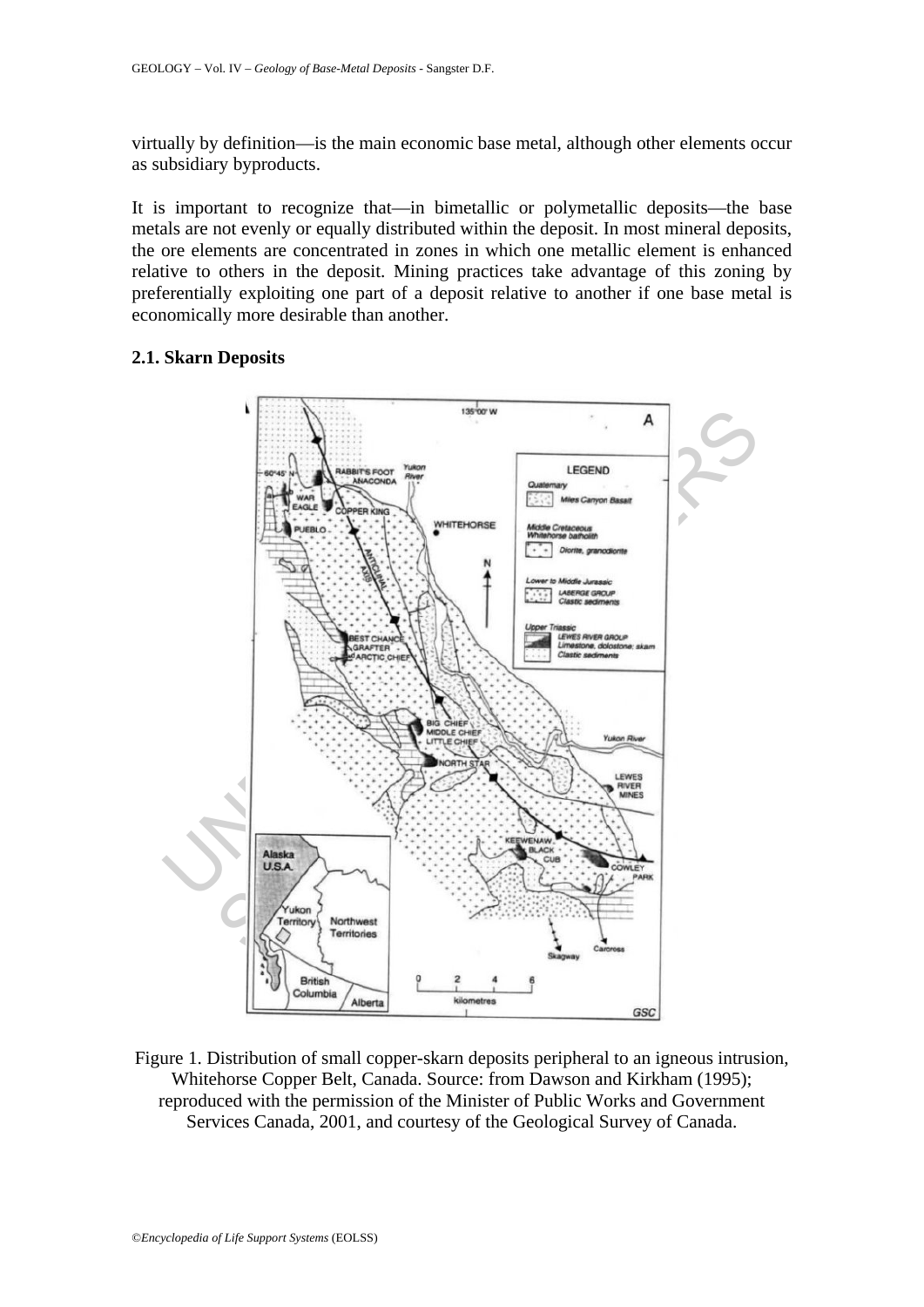**Definition:** Skarn is an assemblage of dominantly calcium and magnesian silicates typically formed in carbonate rocks, such as limestone, dolostone, or marble, or carbonate-bearing rocks, such as impure shales or tuffs.

**Geological setting:** Base-metal skarn deposits are commonly found in areas of platform or continental-margin carbonate rocks that have been intruded by subduction-related felsic igneous rocks. A majority are of Mesozoic age or younger.

**Morphology:** Skarn deposits are characteristically very irregular in shape, distributed in sedimentary rocks peripheral to the genetically related igneous intrusion (Figure 1). Ores typically comprise massive replacement bodies in which little or none of the original host rock remains.

**Grade tonnage characteristics**: Zn + Pb skarn grades average about 10–15% (Figure 2) with byproduct silver ranging from 30 g  $t^{-1}$  to 300 g  $t^{-1}$ . In contrast, Cu skarns average about 1% Cu (Figure 1), with Ag and Au as important byproducts in some cases. Copper skarns normally occur close to the intrusive body, whereas Pb occupies a more distal position; zinc is found intermediate between the two.



Figure 2. Typical grades and tonnages in skarns deposits. Notes:  $\bullet = Cu, \ell = Zn + Pb$ . Diagonal lines show tonnes of contained metal.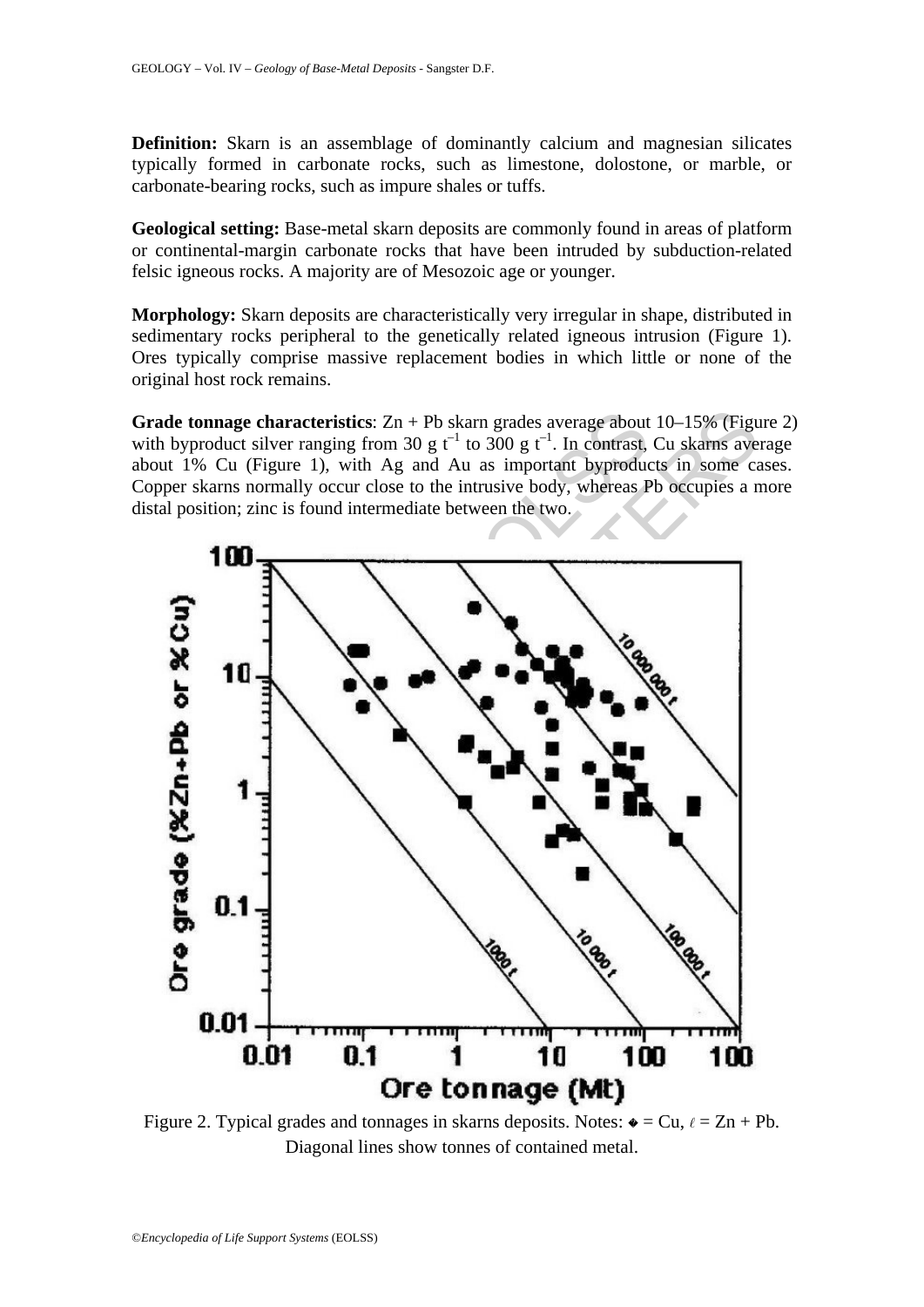**Ore mineralogy and texture:** Principal sulfide minerals in lead–zinc skarns are sphalerite, galena, and various Ag-bearing sulfosalts; major nonsulfide minerals are Mnrich pyroxenes and garnet. Copper skarns are dominated by chalcopyrite, bornite, magnetite, and molybdenite; common silicate minerals include garnet and Mn-poor pyroxenes. Both ore and gangue minerals are generally coarse-grained, particularly where they occur in pure carbonate. Skarns in calcareous-silicate host rocks, such as shales or tuffs, tend to be finer grained.

**Genesis:** Precipitation of sulfides is brought about by reaction with, and replacement of, the carbonate rocks by hydrothermal fluids expelled during cooling of the adjacent or nearby igneous bodies. Skarn deposits are formed at high temperatures closest to the intrusion and comprise—in addition to the metal sulfides—very coarse-grained calcium silicate minerals formed by reaction of the ore fluids and carbonate host rocks. Lead– zinc manto deposits are similar to lead–zinc skarns in many respects but—as they formed somewhat further from the source intrusion—are somewhat cooler in their origin and lack the distinctive calcium-silicate assemblage of skarns.

> TO ACCESS ALL THE **26 PAGES** OF THIS CHAPTER, Visit: http://www.eolss.net/Eolss-sampleAllChapter.aspx

#### **Bibliography**

- - -

Beaudoin G. and Sangster D.F. (1992). A descriptive model for silver-lead-zinc veins in clastic metasedimentary terranes. *Economic Geology* **87**, 1005–1021. [A basic descriptive summary of the geological characteristics of this deposit type.]

manto deposits are similar to lead-zinc skarns in many respected somewhat further from the source intrusion—are somewhin and lack the distinctive calcium-silicate assemblage of skarns.<br>
TO ACCESS ALL THE 26 PAGES OF THIS C The positive service is the comparison of the conduct of the comparison of the comparison of the comparison of the comparison of the distinctive calcium-silicate assemblage of skams.<br>
The distinctive calcium-silicate assem Bjørlykke A. and Sangster D.F. (1981). An overview of sandstone–lead deposits and their relationship to red-bed copper and carbonate-hosted lead–zinc deposit*s. Economic Geology*, 75th Anniversary Vol. (ed. B.J. Skinner), pp. 179–213. Lancaster, PA: Economic Geology Publishing. [A basic descriptive summary of the geological characteristics of this deposit type.]

Dawson K.M. (1995). Skarn zinc–lead–silver. *Geology of Canadian Mineral Deposit Types: Geology of Canada No. 8* (ed. O.R Eckstrand, W.D Sinclair, and R.I Thorpe), pp. 448–459. Geological Survey of Canada. [A basic descriptive summary of the geological characteristics of Canadian examples of this deposit type in Canada.]

Dawson K.M. and Kirkham R.V. (1995). Skarn copper. *Geology of Canadian Mineral Deposit Types: Geology of Canada No. 8* (ed. O.R Eckstrand, W.D Sinclair, and R.I Thorpe), pp. 460–476. Geological Survey of Canada. [A basic descriptive summary of the geological characteristics of this deposit type.]

Einaudi M.T., Meinert L.D., and Newberry R.J. (1981). Skarn deposits. *Economic Geology*, 75th Anniversary Vol. (ed. B.J. Skinner), pp. 317–391. Lancaster, PA: Economic Geology Publishing. [A basic descriptive summary of the geological characteristics of this deposit type.]

Franklin J.M. (1993). Volcanic-associated massive sulphide deposits. *Mineral Deposit Modeling: Special Paper 40* (ed. R.V Kirkham, W.D Sinclair, R.I Thorpe, and J.M Duke.), pp. 315–334. Geological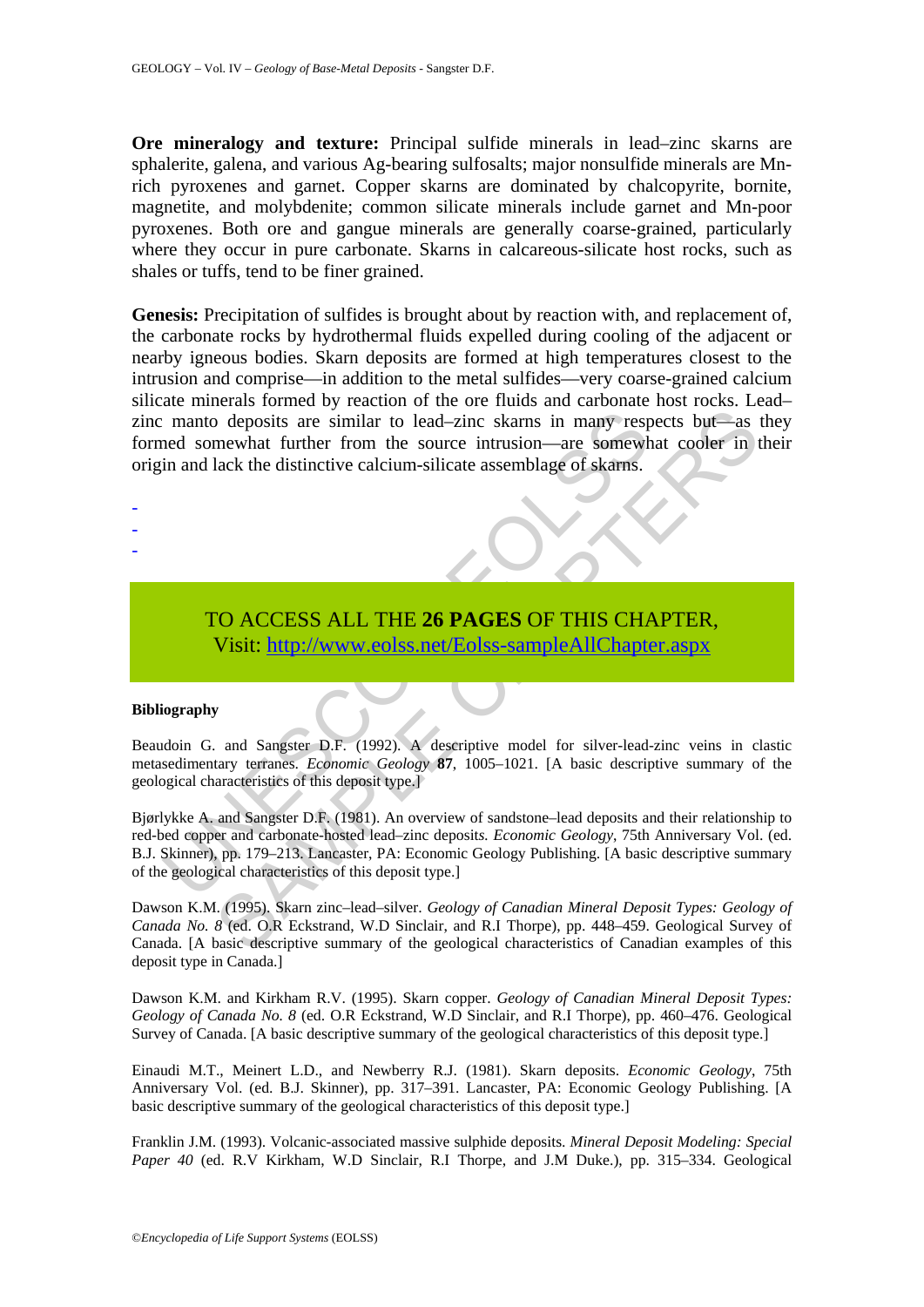Association of Canada. [A basic descriptive summary of the geological characteristics of this deposit type.]

Franklin J.M. (1995). Volcanic-associated massive sulphide base metals. *Geology of Canadian Mineral Deposit Types: Geology of Canada No. 8* (ed. O.R Eckstrand, W.D Sinclair, and R.I. Thorpe)*,* pp. 158– 183. Geological Survey of Canada. [A basic descriptive summary of the geological characteristics of Canadian examples of this deposit type.]

Jackson J.A. (ed.) (1997). *Glossary of Geology, 4th Edition*. Alexandria, VA: American Geological Institute. [A standard reference glossary of geological and mining terms.]

Hobbs W. and Fryklund V.C. Jr. (1968). The Coeur d'Alene district, Idaho*. Ore Deposits in the United States*, *Vol. 2* (ed. J.D. Ridge), pp. 1417–1435. New York: American Institute of Mining, Metallurgical, and Petroleum Engineers. [A basic descriptive summary of the geological characteristics of a US example of this deposit type.]

Kirkham R.V. (1989). Distribution, settings, and genesis of sediment-hosted stratiform copper deposits. *Sediment-Hosted Stratiform Copper Deposits: Special Paper 36* (ed. R.W. Boyle, A.C. Brown, C.W. Jefferson, E.C. Jowett, and R.V. Kirkham), pp. 3–38. Geological Association of Canada. [A basic descriptive summary of the geological characteristics of this deposit type.]

Kirkham R.V. and Sinclair W.D. (1995). Porphyry copper, gold, molybdenum, tungsten, tin, silver. *Geology of Canadian Mineral Deposit Types: Geology of Canada No. 8*. (ed. O.R Eckstrand, W.D Sinclair, and R.I Thorpe), pp. 421–446. Geological Survey of Canada. [A descriptive summary of the geological characteristics of several types of porphyry deposits.]

Leach D.L. and Sangster D.F. (1993). Mississippi Valley-type lead-zinc deposits. *Mineral Deposit Modeling: Special Paper 40* (ed. R.V Kirkham, W.D Sinclair, R.I Thorpe, and J.M Duke), pp. 289–314. Geological Association of Canada. [A basic descriptive summary of the geological characteristics of this deposit type.]

Lydon J.W. (1995). Sedimentary exhalative sulphides (sedex). *Geology of Canadian Mineral Deposit Types: Geology of Canada No. 8* (ed. O.R Eckstrand, W.D Sinclair, and R.I Thorpe), pp. 130–152. Geological Survey of Canada. [A basic descriptive summary of the geological characteristics of this deposit type.]

ham R.V. (1989). Distribution, settings, and genesis of sediment-hosted stratemt-Hosted Stratiform Copper Deposits: Special Paper 36 (ed. R.W. Boyl<br>rson, E.C. Jowett, and R.V. Kirkham). pp. 3-38. Geological Association<br>rip *l*. (1989). Distribution, settings, and genesis of sediment-hosted stratiform copper deperd Stratiform Copper Deposits: Special Paper 36 (ed. R.W. Boyle, A.C. Brown, C. Jovett, and R.V. Kirkham, pp. 3-38. Geological Asso Porter T.M. (1998). An overview of the world's porphyry and other hydrothermal copper and gold deposits and their distribution. *Porphyry and Hydrothermal Copper and Gold Deposits: A Global Perspective* (Australian Mineral Foundation Conference Proceedings, November 30 and December 1 1998) (ed. T.M. Porter), pp. 3–17. [Contains a general summary of the geological characteristics of porphyry copper deposits and tables of typical grades and tonnages of individual deposits.

Sangster D.F. (1990). Mississippi Valley-type and sedex lead-zinc deposits; a comparative examination. *Institution of Mining and Metallurgy, Transactions, Section B: Applied Earth Science* **99**, 21– 42.[Compares several selected geological features of the two largest lead-zinc deposit types.]

Titley S.R. (1993). Characteristics of porphyry copper occurrences in the American southwest. *Mineral Deposit Modeling: Special Paper 40* (ed. R.V. Kirkham, W.D Sinclair, R.I Thorpe, and J.M Duke.), pp. 433–464. Geological Association of Canada. [A basic descriptive summary of the geological characteristics of this deposit type in the United States.]

#### **Biographical Sketch**

**D.F. Sangster** retired from the Geological Survey of Canada (GSC) in 1995 after 30 years as an economic geologist specializing in the geology and genesis of lead-zinc deposits. He obtained his Ph.D. at the University of British Columbia, Canada, in 1964 and joined the GSC soon thereafter. In 1994/5 he served as President of the Society of Economic Geologists and, following retirement from the GSC, was